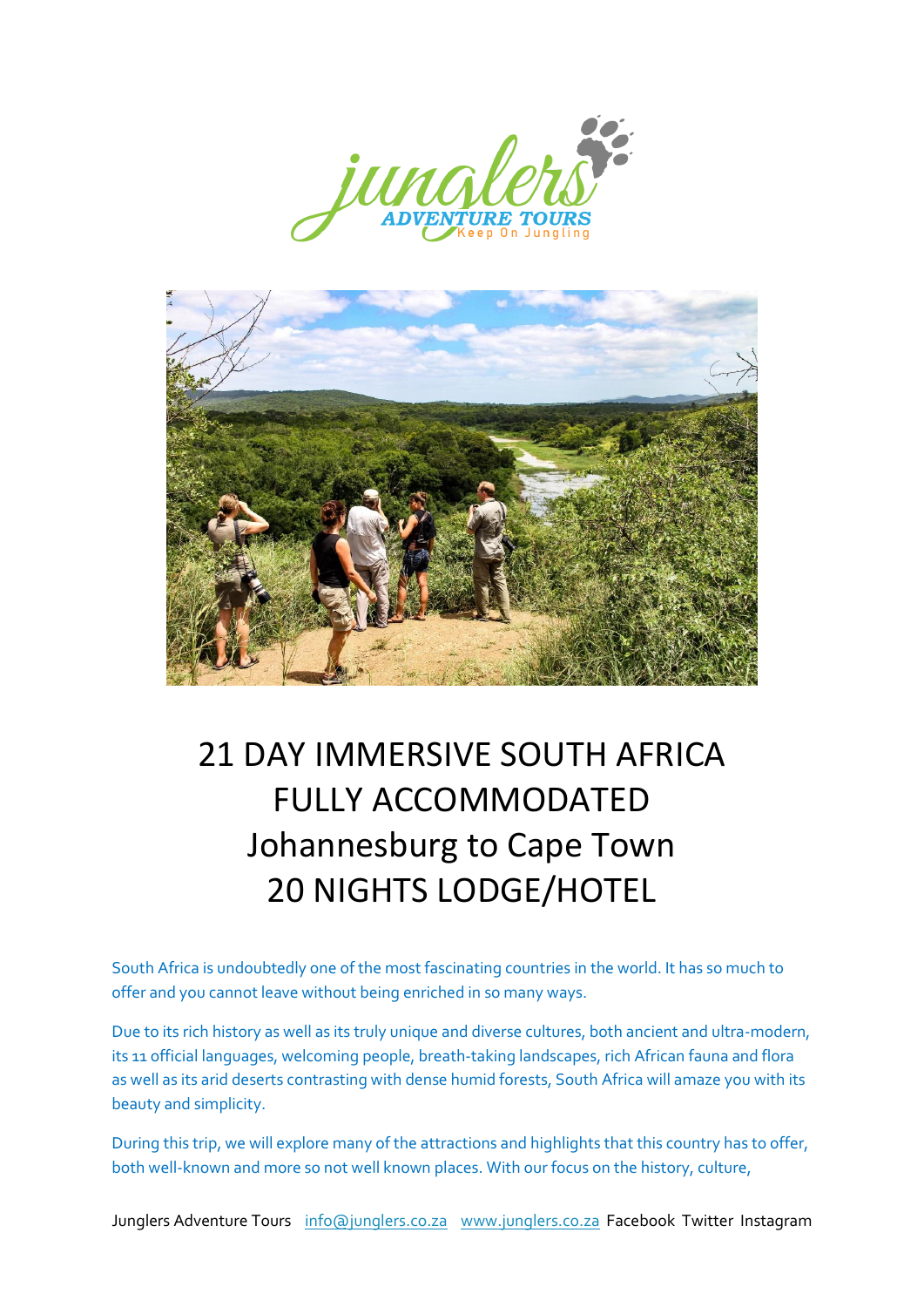scenery, adventure and conservation – the wildlife section is also a huge part of the tour and we will do several safaris in world famous reserves.

In a destination so unique and diverse - the word that will come up often is "contrast". From destination to destination, the varied landscapes will never cease to amaze you, as will the daily life of this equally diverse rainbow nation.

We will of course visit some of the most famous attractions in the country but will also explore places that are much less touristy. Beautiful hikes await us in the Drakensberg mountains and at the Wild Coast, in pristine natural ecosystems. Alone in the world, we will walk along deserted white sandy beaches and visit authentic rural villages as well as charming little towns and countryside communities.

Unforgettable safaris, awe-inspiring landscapes, vibrant culture, great food, great weather, and happy people, all will make for a truly exceptional experience.

An adventure that creates lasting memories, which will bear your signature.

# **INCLUDED HIGHLIGHTS**

- Johannesburg City Tour and Culture
- " "Big Five" game walks
- Open vehicle game drives
- " Game Reserves/National Parks
- Kruger National Park
- " Swaziland Kingdom
- African Culture
- " Greater St Lucia World Heritage Site
- Hluhluwe Imfolozi National Park
- Drakensberg Mountains
- " Addo Elephant National Park
- San rock art
- " Nelson Mandela Memorial
- The Wild Coast
- " Garden Route
- " Coastal Hike
- " Tsitsikamma National Park
- Knysna
- Hermanus Whale Watching
- Cape wine farm and wine tasting and Wine Tram
- Cape Town, Cape of Good Hope, Cape Point
- Table Mountain hike
- Unspoiled beaches

# **OPTIONAL ACTIVITIES**

- Sea kayaking
- Bungee jump
- Basotho pony ride
- Robben Island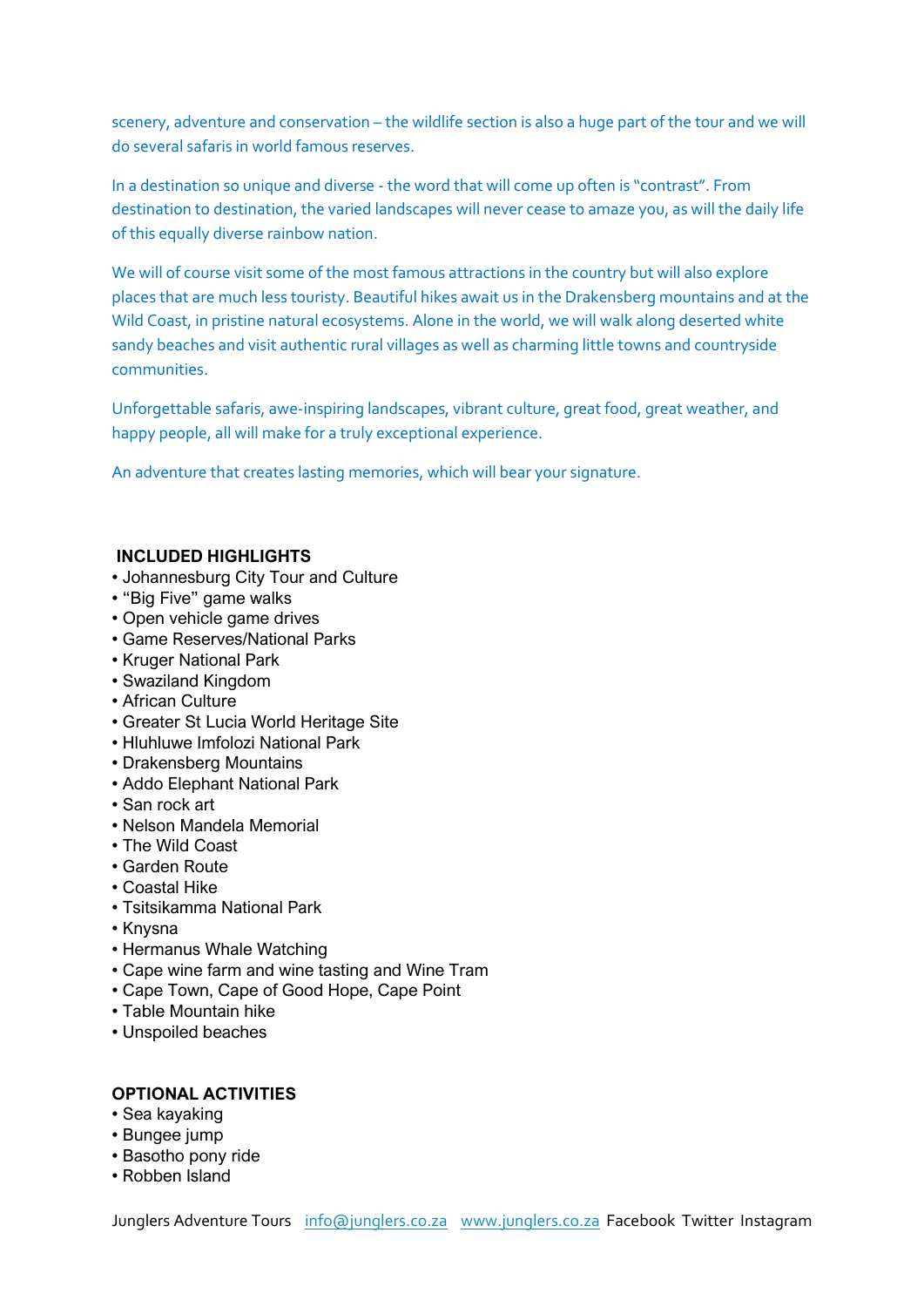" Forest mountain bike

• Knysna boat trip

**DAY 1:** Soweto and apartheid museum (Pre tour night included)

Before embarking on our journey through South Africa, we take some time to reflect and understand its foundation, its people and its history, whose daily lives and routines can be seen throughout the trip. We visit Soweto, acronym for SOuth WEstern TOwnships, or South West Ghetto, the scene of several milestone events of the anti-apartheid struggle and today became a dynamic district of more than two million inhabitants.

*MEALS INCLUDED: DINNER (Lunch and dinner own expense) DRIVING DISTANCE: 480 KM ACCOMMODATION: GREATER KRUGER NATIONAL PARK* 

*INCLUDED HIGHLIGHTS/ACTIVITY: - SOWETO - APARTHEID MUSEUM - JOHANNESBURG CITY VISIT*

**DAY 2:** Private game reserve in the Greater Kruger National Park

Well rested after this long flight and initial journey to SA, we depart early to begin to discover and explore the beauty of this country by taking some of the most picturesque roads. Already leaving the city, you can admire the splendid and hilly landscapes offered by the province of Mpumalanga. Stop in the friendly village of Dullstroom for lunch – also known as the fly-fishing capital of South Africa, before continuing to the rugged Drakensberg Mountains.

This mountain range, meaning "Mountains of the dragon", crosses the whole country from north to south, separating the provinces with a desert climate on the west side, to the coastal provinces with a more temperate climate on the east side. This scenic route will take us through vertiginous mountain passes before leading us to our lodge where a first safari awaits us and our first chance to already start seeing some wildlife.

*MEALS INCLUDED: BREAKFAST AND DINNER (LUNCH OWN EXPENSE) DRIVING DISTANCE: 2O KM ACCOMMODATION: GREATER KRUGER NATIONAL PARK*

*INCLUDED HIGHLIGHTS/ACTIVITY:* 

*- EXCLUSIVE PRIVATE BUSH LODGE* 

*- SCENIC DRIVE TO THE LOWVELD*

*- GREATER KRUGER NATIONAL PARK*

**DAY 3:** Private game reserve in the Greater Kruger National Park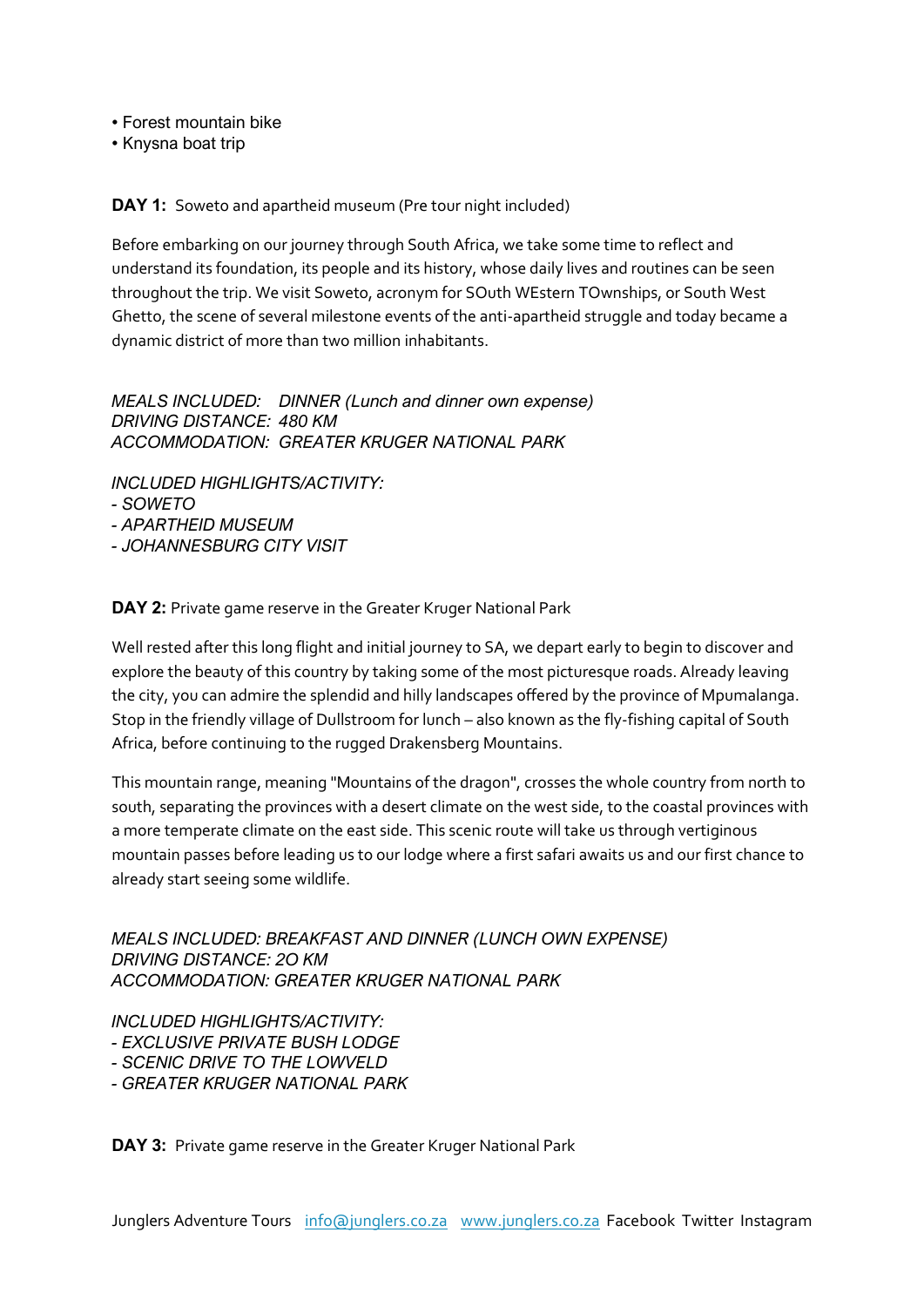The "Great Kruger" region refers to about twenty private game reserves which are adjacent to the Kruger with no fences in between. Animals are free to move around this vast area. The advantage of these reserves is that you can travel there with guides only, far from the tourist masses and have a more private and intimate experience with nature. We thus have the privilege of making unique encounters with local fauna and flora, big and small.

This morning our safari will be on foot. Accompanied by our qualified guide, we discover how animals move, how they communicate, how they live and how nature revolves around them. We focus on the tracks and signs that animals leave in their path. During this walk we focus on the smaller things. Meeting large animals whilst out on a walking safari would be a bonus since their senses are much better than ours however it is absolutely possible to encounter elephant, rhino, buffalo, lion or leopard on these walks.

Back at the lodge, we enjoy a brunch and a little rest before leaving this time by vehicle for an afternoon safari where we hope this time to find the big 5. We will be covering a bit more distance and therefore have a better chance of encountering more animals. In the evening, we will certainly already have stories to share around the campfire.

*MEALS INCLUDED: BREAKFAST, LUNCH AND DINNER DRIVING DISTANCE: 196 KM ACCOMMODATION: GREATER KRUGER NATIONAL PARK*

*INCLUDED HIGHLIGHTS/ACTIVITY: - EXCLUSIVE PRIVATE BUSH LODGE - AM BUSHWALK - PM GAME DRIVE*

**DAY 4:** Panorama Route and Kruger National Park

As we wake up to the sounds of the bush we prepare to depart towards the southern section of the Kruger National Park by taking the famous Panorama route, which offers some of the most unique and captivating landscapes in the country. The Blyde River Canyon, the third largest canyon in the world; Bourke's Luck Potholes, the giant cooking pots; God's Window, which offers a spectacular view of the valley (on a clear day), are some of the stops we will make during the day.

We arrive in the Kruger National Park just in time to treat ourselves to an end-of-day game drive.

*MEALS INCLUDED: BREAKFAST AND LUNCH (DINNER OWN EXPENSE) DRIVING DISTANCE: Roughly 20 KM ACCOMMODATION: KRUGER PARK RESTCAMP*

*INCLUDED HIGHLIGHTS/ACTIVITY:* 

- *- PANORAMA ROUTE*
- *- GOD'S WINDOW*
- *- BOURKE'S LUCK POTHOLES*
- *- 3 RONDAVELS*
- *- KOWYNS PASS*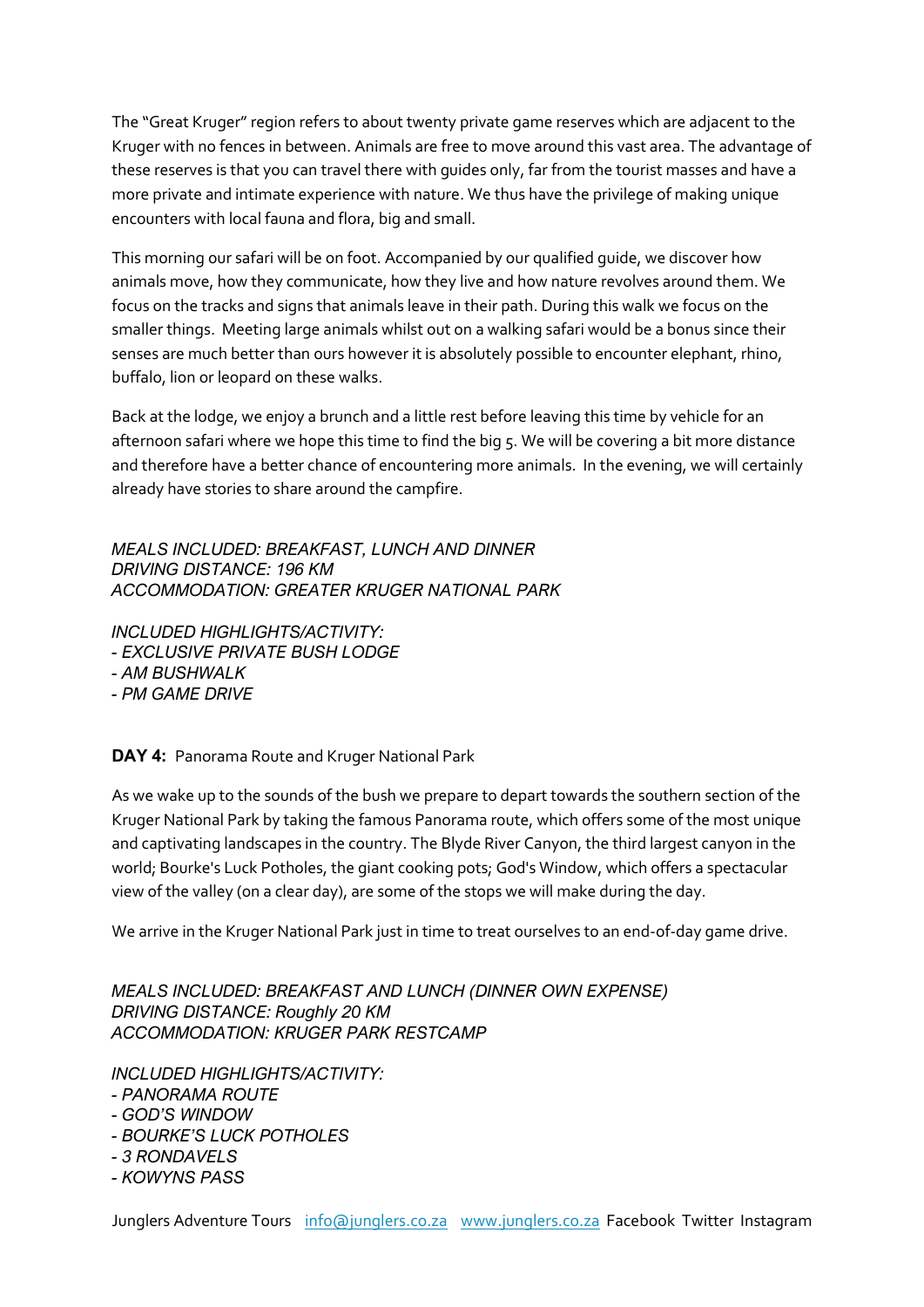#### *- KRUGER NATIONAL PARK*

#### **DAY 5:** Kruger National Park

Today we enjoy a full day safari in the park looking for animals and whatever nature cares to share with us. The Kruger is one of the world's greatest wildlife destinations. All of Africa's iconic species elephant, lion, leopard, cheetah, rhino, buffalo, giraffe, hippo and zebra - share this 20,000 km2 territory with hundreds of other species. Being more active at daybreak and at nightfall, we will leave at dawn and hope to see as many animals as possible. We will make several stops during the day at different camps and resting points to refuel and stretch our legs.

#### *MEALS INCLUDED: BREAKFAST, LUNCH AND DINNER DRIVING DISTANCE: 290 KM ACCOMMODATION: KRUGER VIEW CHALETS*

*INCLUDED HIGHLIGHTS/ACTIVITY: - FULL DAY IN KRUGER*

# **DAY 6:** Pongola

We leave the Kruger behind to continue our journey through Swaziland and along picturesque landscapes to reach the gates of the Zulu territory, in the Pongola game reserve. It is the second oldest private reserve in the world and the oldest in Africa, dating back to 1894. Here, on the shores of Lake Jozini and at the foot of the majestic Lebombo Mountains, you will find four of the five "Big Five", the lion being absent. It is also a popular place for ornithologists (birders), since there are nearly 400 species of birds, both terrestrial and aquatic.

*MEALS INCLUDED: BREAKFAST, LUNCH AND DINNER DRIVING DISTANCE: 315 KM ACCOMMODATION: PONGOLA WHITE ELEPHANT*

*INCLUDED HIGHLIGHTS/ACTIVITY: - SCENIC DRIVE THROUGH SWAZILAND*

#### **DAY 7:** Hluhluwe (Zululand)

We start the day with a private boat cruise on Lake Jozini, a 13,276 hectare artificial lake that is part of the great Pongola game reserve. The view of the mountains and the landscape from the lake is magnificent. We will certainly come across a good number of hippos, crocodiles and other species that come to drink at the lake.

After our cruise, we then continue our journey and cover the short distance to Hluhluwe, still in Zulu territory, where we spend the next two nights. In the afternoon, we will take a private tour to a Zulu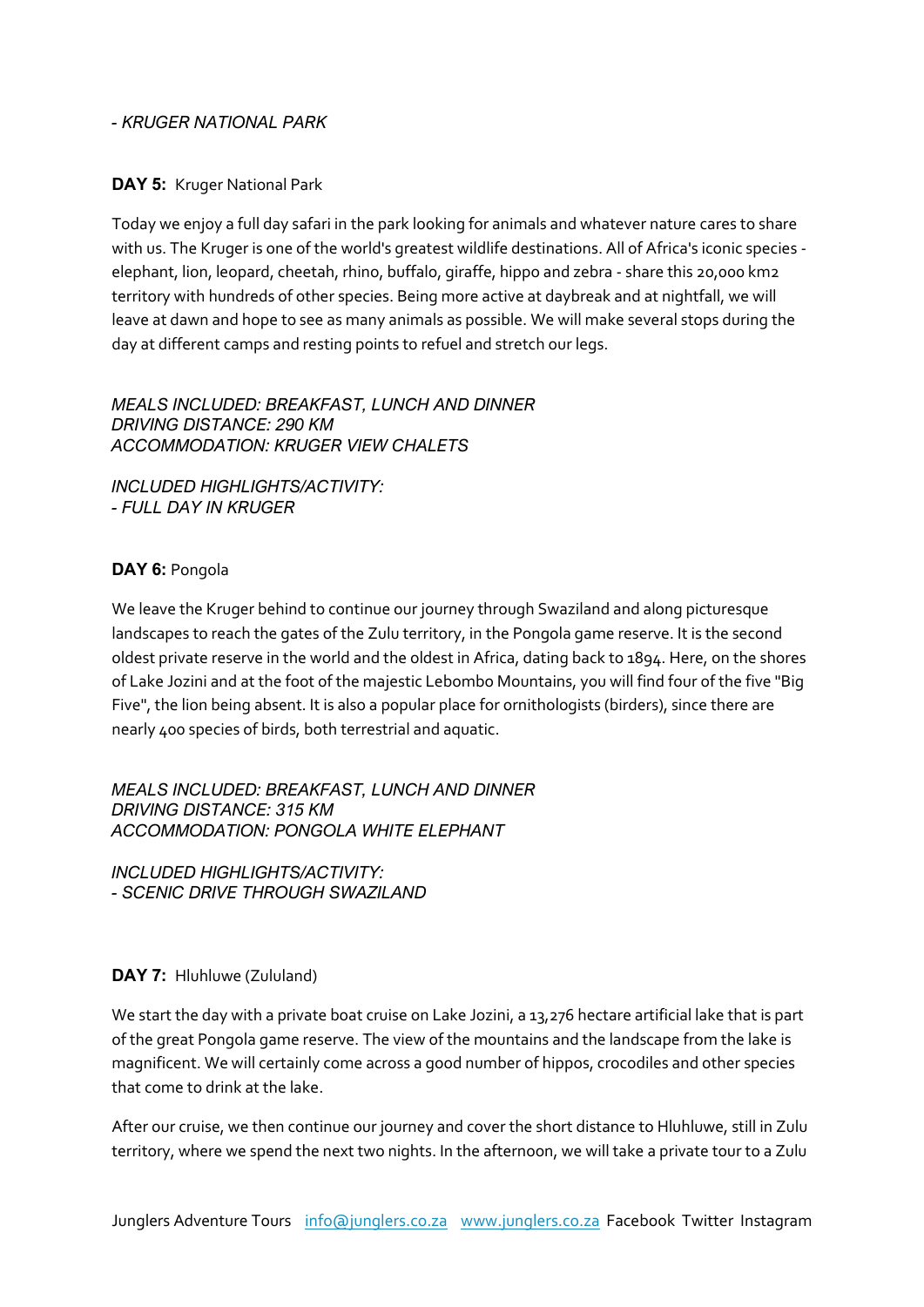village. Although reconstructed, the village will allow you to learn about the ancestral way of life of this people with a rich and troubled history.

*MEALS INCLUDED: BREAKFAST, LUNCH AND DINNER DRIVING DISTANCE: 315 KM ACCOMMODATION: HLUHLUWE AREA*

*INCLUDED HIGHLIGHTS/ACTIVITY: - BOAT CRUISE ON LAKE JOZINI - PONGOLA GAME RESERVE*

# **DAY 8:** Hluhluwe (Zululand)

Today we leave for another safari, this time in the Hluhluwe-iMfolozi game reserve, the oldest natural animal reserve in Africa, established in 1897. Formerly a hunting ground for members of the Zulu royal family, the peculiarity of this reserve is that in addition to be home of the "Big Five", it has become a territory of protection of the white rhinoceros, seriously in danger of extinction due to hunting and poaching. From 25 rhinos at the start, Hluhluwe-iMfolozi is now home to the largest population of black and white rhinos in southern Africa – a conservation effort formed by both members of the public, NGO's such as the Endangered Wildlife Trust (EWT) and the local communities surrounding the park.

*MEALS INCLUDED: BREAKFAST, LUNCH AND DINNER DRIVING DISTANCE: 230 KM ACCOMMODATION: HLUHLUWE AREA*

*INCLUDED HIGHLIGHTS/ACTIVITY: - HLUHLUWE IMFOLOZI NATIONAL PARK - OPEN VEHICLE GAME DRIVE*

# **DAY 9 – 10:** Drakensberg

Traveling inland, we pass through part of Royal Natal, where many wars have taken place between the Zulus and the Boers, as well as the British. We stop at the Talana museum for lunch, then continue towards the Drakensberg Mountains, meaning "Dragon Mountains" or " Barrier of Spears".

This region, comprising of the highest mountains in South Africa, is a hiker's paradise. There are countless well marked trails all with their own difficulty grading – which is easily accessible and offers some of the most spectacular hiking opportunities.

It is also in the Drakensberg that the greatest concentration of cave paintings is found, signs of the first inhabitants of South Africa, the San (or Bushmen). The region, listed as a UNESCO World Heritage Site, is said to have more than 650 sites with more than 35,000 drawings, some of these dating from some 800 years to a few thousand years ago.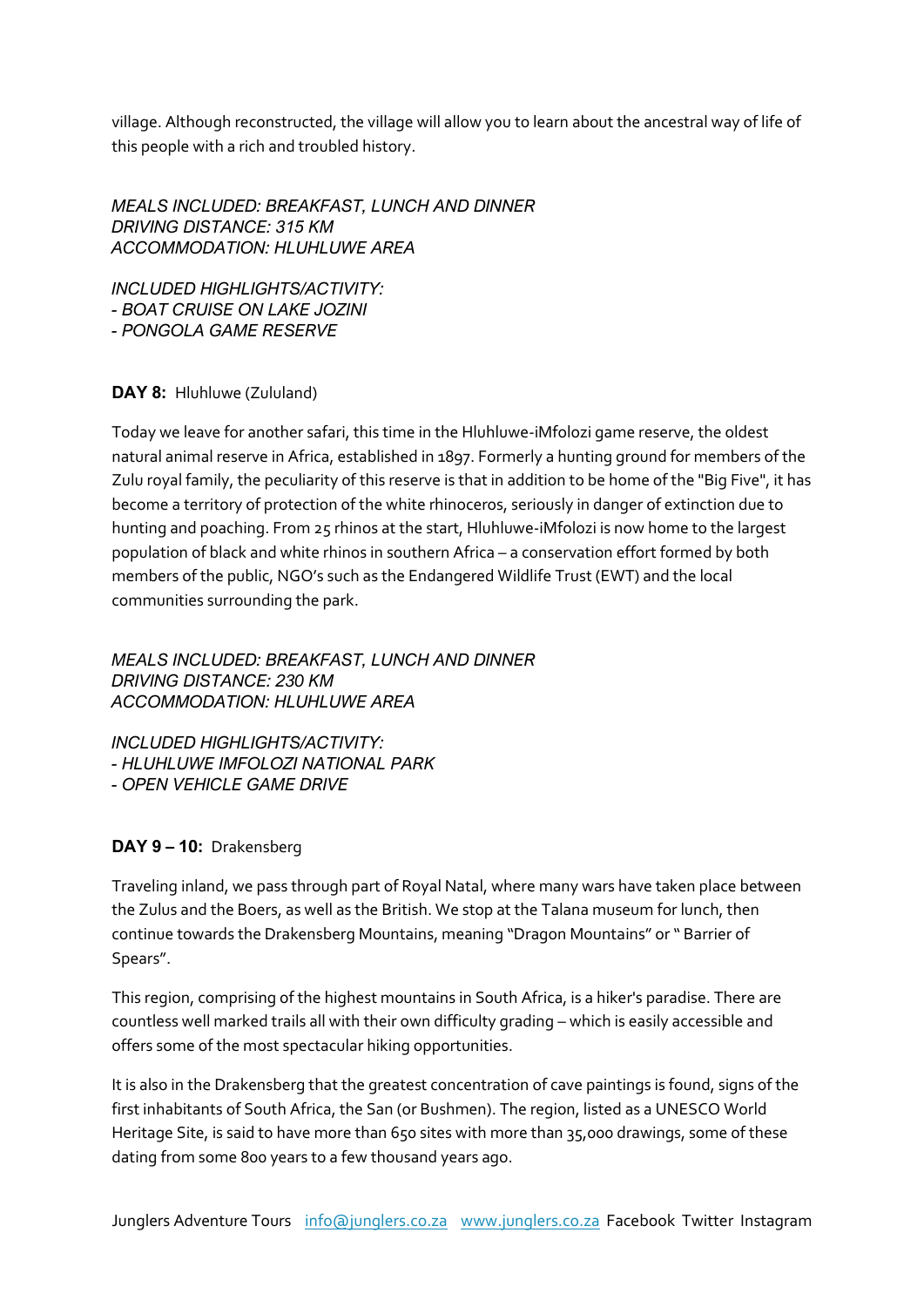Tomorrow, we will take advantage of the day to go hiking and see these rock paintings and if possible, also visit a White Backed Vulture Colony from above !

*MEALS INCLUDED: BREAKFAST, LUNCH AND DINNER ON BOTH DAYS DRIVING DISTANCE: 250 KM ON DAY 9, 0KM ON DAY 10 ACCOMMODATION: DRAKENSBERG*

*OPTIONAL ACTIVITIES: - HORSE RIDING, FISHING AND WALKS*

*INCLUDED HIGHLIGHTS / ACTIVITY: - NATAL MIDLANDS SCENIC DRIVE - DRAKENSBERG WORLD HERITAGE SITE - BUSHMAN PAINTINGS - DRAKENSBERG HIKE*

# **DAY 11:** Kokstad

Our Drakensberg experience is slowly coming to an end as we leave this beautiful landscape to head towards Kokstad, a typical small town, far from the big modern centres. Along the road, we enjoy the scenery, with the mountains as a backdrop. On the way we will stop at the Nelson Mandela Capture site in Howick.

This day is meant to be relaxed, which is what we really need.

*MEALS INCLUDED: BREAKFAST AND DINNER (LUNCH OWN EXPENSE) DRIVING DISTANCE: 406 KM ACCOMMODATION: KOKSTAD*

*INCLUDED HIGHLIGHTS/ACTIVITY: - NELSON MANDELA CAPTURE SITE*

#### **DAY 12 - 13:** Wild Coast

The "Wild Coast" is part of the Transkei, a territory formed under apartheid and the birthplace of Nelson Mandela. This magnificent rural area, inhabited by the Xhosa people, has managed to conserve its traditional habitat and way of life, which contrasts with the more modern larger South African cities. Here, we go back in time and we find ourselves traveling through time, in a world far removed from the stress of modern life. Villages dotted with rondavels, round huts in many bright colours, inhabitants busy in the fields with oxen and carts, offer a landscape as magnificent as it is surreal. It is Africa as we imagine it, deep Africa.

It's very little development, still untapped by mass tourism, constitutes its greatest wealth. The "Wild Coast" is renowned for the beauty of its landscapes, its endless white beaches, its untouched coastline and its biodiversity. Among other things, there are more than 2300 species of plants, some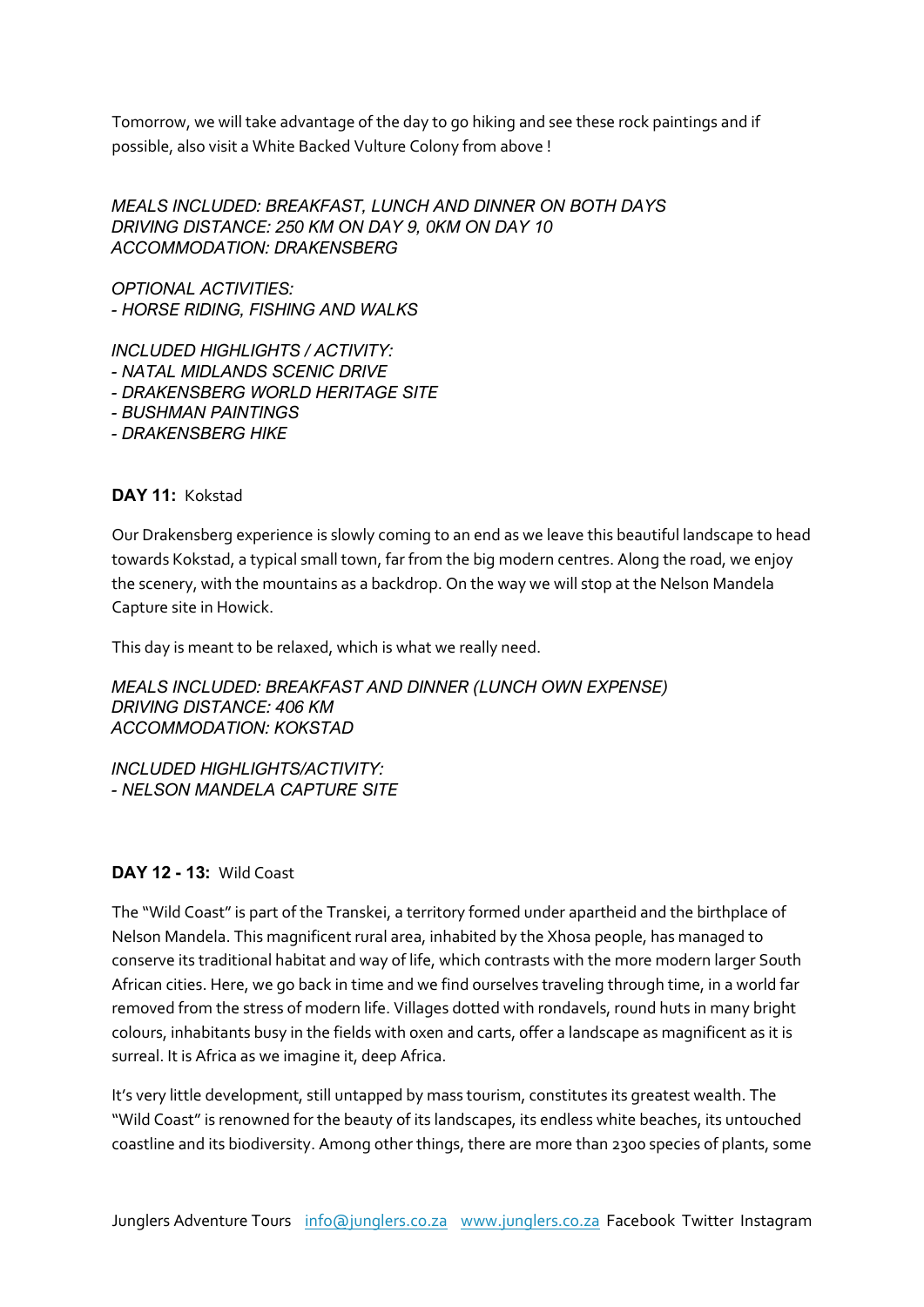of which are very rare in South Africa. Recognized for its magnificent running and mountain biking or hiking trails along the coast, the region is a delight for short and long-term visitors.

We will have the opportunity to make a stop in a village, in addition to enjoying a beautiful hike that will lead us, among other things, to the "Hole in the Wall" – one of the truly unique geological features in this area of the world.

Another unique feature of the region is the frequent observation of cattle on the beaches, the Nguni. Even though there is no grass or drinking water, the herds enjoy going down to the beach to sleep. A native South African breed and long associated with the Zulu and Xhosa people, these cattle varied and colourful patterns, making it superb photographic subjects in contrast with the white sandy beaches.

# *MEALS INCLUDED: BREAKFAST, LUNCH AND DINNER ON BOTH DAYS DRIVING DISTANCE: 450 KM ON DAY 12 ACCOMMODATION: WILD COAST*

*OPTIONAL ACTIVITIES: - WALKS ON THE BEACH*

*INCLUDED HIGHLIGHTS/ACTIVITY: - NELSON MANDELA CAPTURE SITE*

- *- SCENIC DRIVE TO THE WILD COAST*
- *- WHITE SANDY BEACHES*
- *- HIKE ALONG THE COAST*

# **DAY 14:** Eastern Cape

We continue our journey further southwest along the coast on the way to Addo Elephant National Park. Today we cover a good distance, admiring the unique landscape offered by the Eastern Cape Province. Encompassing an unparalleled and totally preserved natural diversity, the province brings together 7 ecological regions and 3 biodiversity regions in addition to the 820 km of wild and pristine coastline, offering a varied and changing landscape as we move forward.

The climate of the region allows for the perfect conditions to cultivate citrus fruits, one of many fruit and vegetables that is grown in the region. We will be able to see large fields of lemon trees and other varieties.

Tonight we spend our time on the outskirts of Addo Elephant National Park as we prepare for our safari in the morning.

*MEALS INCLUDED: BREAKFAST AND DINNER (Lunch own expense) DRIVING DISTANCE: 570 KM ACCOMMODATION: ADDO REGION*

*INCLUDED HIGHLIGHTS/ACTIVITY: - SCENIC DRIVE THROUGH FRONTIER COUNTRY*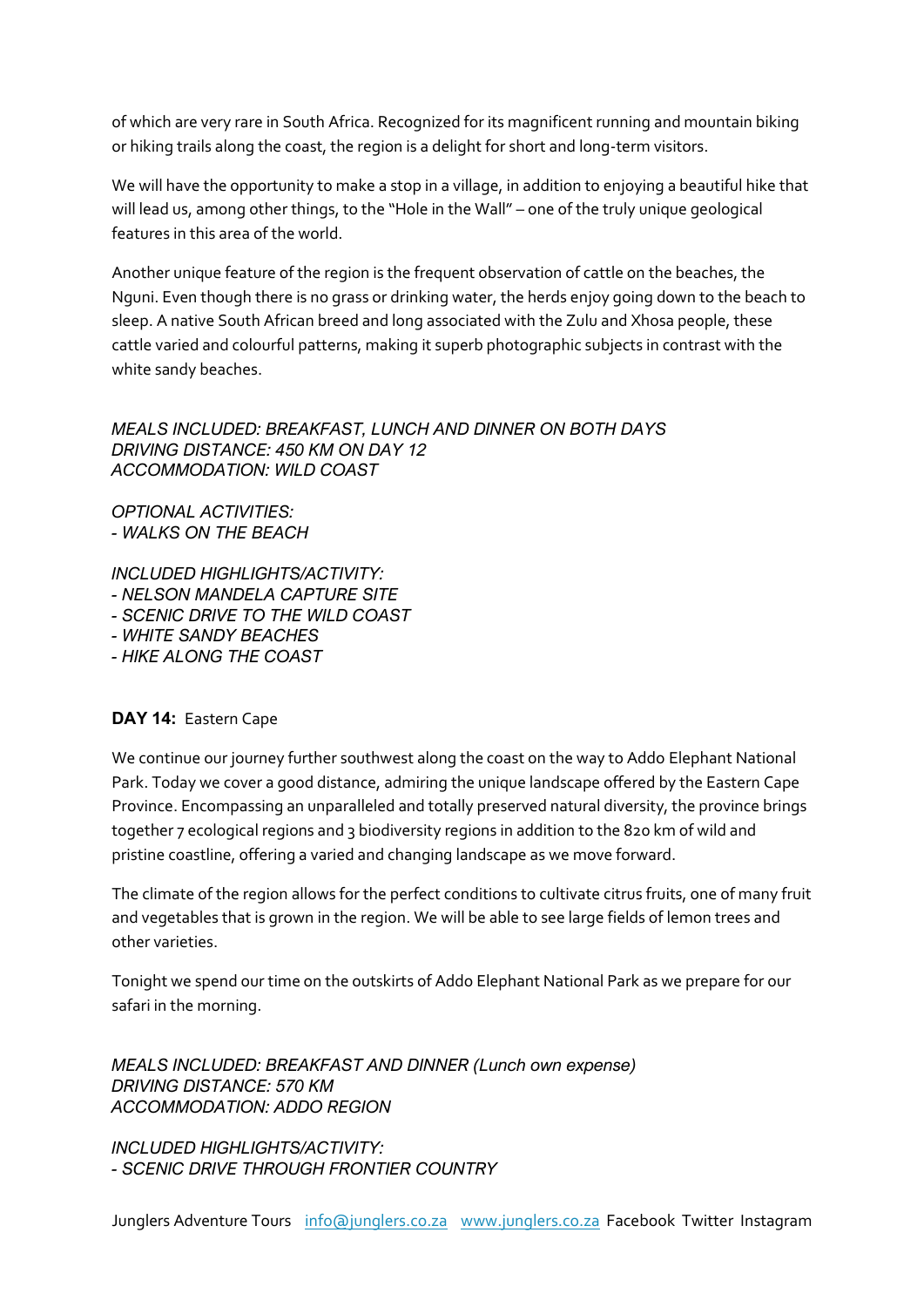# **DAY 15:** Addo Elephant National Park

As we wake up bright and early to enjoy a rusk and coffee/tea before we depart for a day of safari, unfortunately the last, this time in the Addo Elephant National Park. The third largest wildlife reserve in the country, the park was created in 1931 to protect the last eleven elephants in the region. Currently, the park hosts more than 350, not counting all the other members of the "Big Five" and several other species, including some antelopes which are non-existent in the reserves further north.

The particularity of this 180,000-hectare park is that it is also home to two other "Big" ones, the Great White Shark and the Southern Right Whale, which can be seen from the shore of the magnificent coastal sector during the calving season, or between June and November. Addo Elephant is therefore one of the few places in the world where it is possible to observe the "Big 7"!

*MEALS INCLUDED: BREAKFAST, LUNCH AND DINNER DRIVING DISTANCE: 570 KM ACCOMMODATION: ADDO REGION*

*INCLUDED HIGHLIGHTS/ACTIVITY: - ADDO ELEPHANT NATIONAL PARK - FULL DAY SAFARI*

#### **DAY 16:** Tsitsikamma National Park – Knysna

We leave this morning to join the famous Garden Route and head towards the no less famous Tsitsikamma National Park. This park, with spectacular landscapes and incredible biodiversity, would certainly deserve a few days of attention for lovers of nature and hiking. With 20 hiking trails, including the famous Otter Trail which is crossed in five days, a large quantity of small mammals, an impressive diversity of birds as well as a variety of activities including kayaking along impressive cliffs, it is impossible not to be impressed by so many possibilities gathered in one place.

We will spend a substantial amount of time there to allow us to appreciate the attractions and take a hike that will take us to the top of a cliff where the view of the ocean is most spectacular.

We will then head to the quant historic town of Knysna, a nice little town, where we will spend the night and the following full day.

*MEALS INCLUDED: BREAKFAST AND LUNCH (DINNER OWN EXPENSE) DRIVING DISTANCE: 295 KM ACCOMMODATION: KNYSNA*

*INCLUDED HIGHLIGHTS/ACTIVITY: - TSITSIKAMMA NATIONAL PARK - HIKE IN TSITSIKAMMA*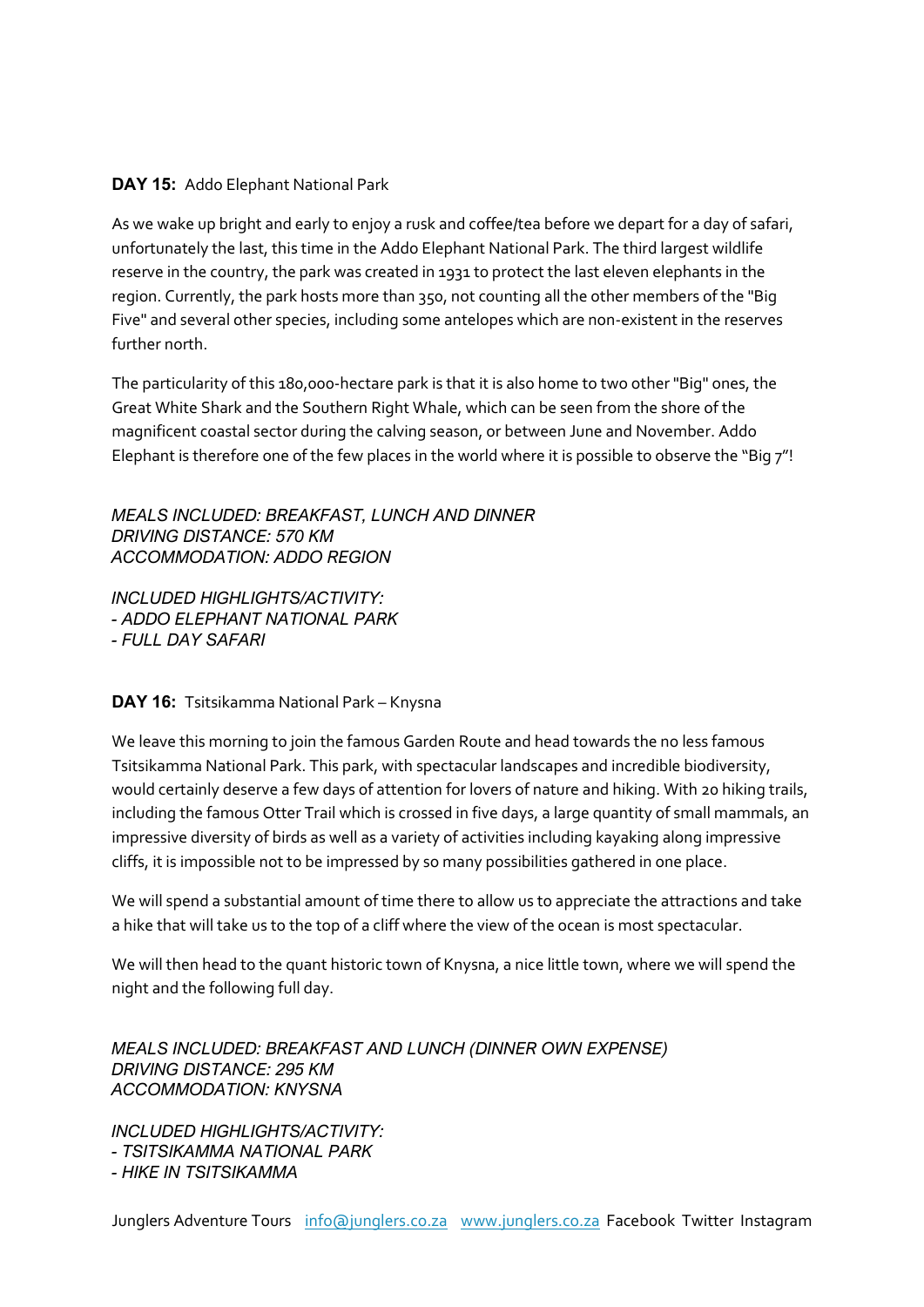*- SWIM AT THE WATERFALL (IF WEATHER PERMITS)*

*OPTIONAL ACTIVITIES:* 

- *- BOAT CRUISE*
- *- THE HIGHEST BRIDGE BUNGEE JUMP IN THE WORLD*
- *- SHARK CAGE DIVING, ETC.*

#### **DAY 17:** Knysna

Today we are enjoying a fairly calm and relaxing day by discovering the attractions of this charming town with European paces. We visit the Knysna Heads, cliffs which separate the Knysna Lagoon from the sea, and which offer several spectacular views both of the Knysna estuary and of the Outeniqua Mountains located nearby. In the afternoon, we have a good time at the beach before ending the day at the town's picturesque waterfront.

*MEALS INCLUDED: BREAKFAST (LUNCH AND DINNER OWN EXPENSE) DRIVING DISTANCE: 40 KM ACCOMMODATION: KNYSNA*

*INCLUDED HIGHLIGHTS/ACTIVITY: - KNYSNA HEADS - KNYSNA ESTUARY - BEACHTIME* 

#### **DAY 18:** Hermanus

We leave this morning for another fascinating destination in the country, the whale route. We take a leisurely stroll along the coast as we visit the largest colony of penguins in Africa in their magnificent sanctuary at Betty's Bay. We then stop at Hermanus, famous for whale watching (in season) and its "whale crier" which warns you of the presence of cetaceans.

After lunch we stroll the edge of the natural bay as we try and spot these whales. This is an area they come to breed and have the whales have been calling this bay home for hundreds of years.

Our afternoon is spent at leisure in Hermanus whereby we explore the vibrant coastal town at our own pace. Dinner tonight will also be at your own expense somewhere in town.

.*MEALS INCLUDED: BREAKFAST AND LUNCH (DINNER OWN EXPENSE)*

*DRIVING DISTANCE: 400 KM ACCOMMODATION: Hermanus*

*INCLUDED HIGHLIGHTS/ACTIVITY: - WHALE WATCHING - AFTERNOON IN HERMANUS - SCENIC DRIVE*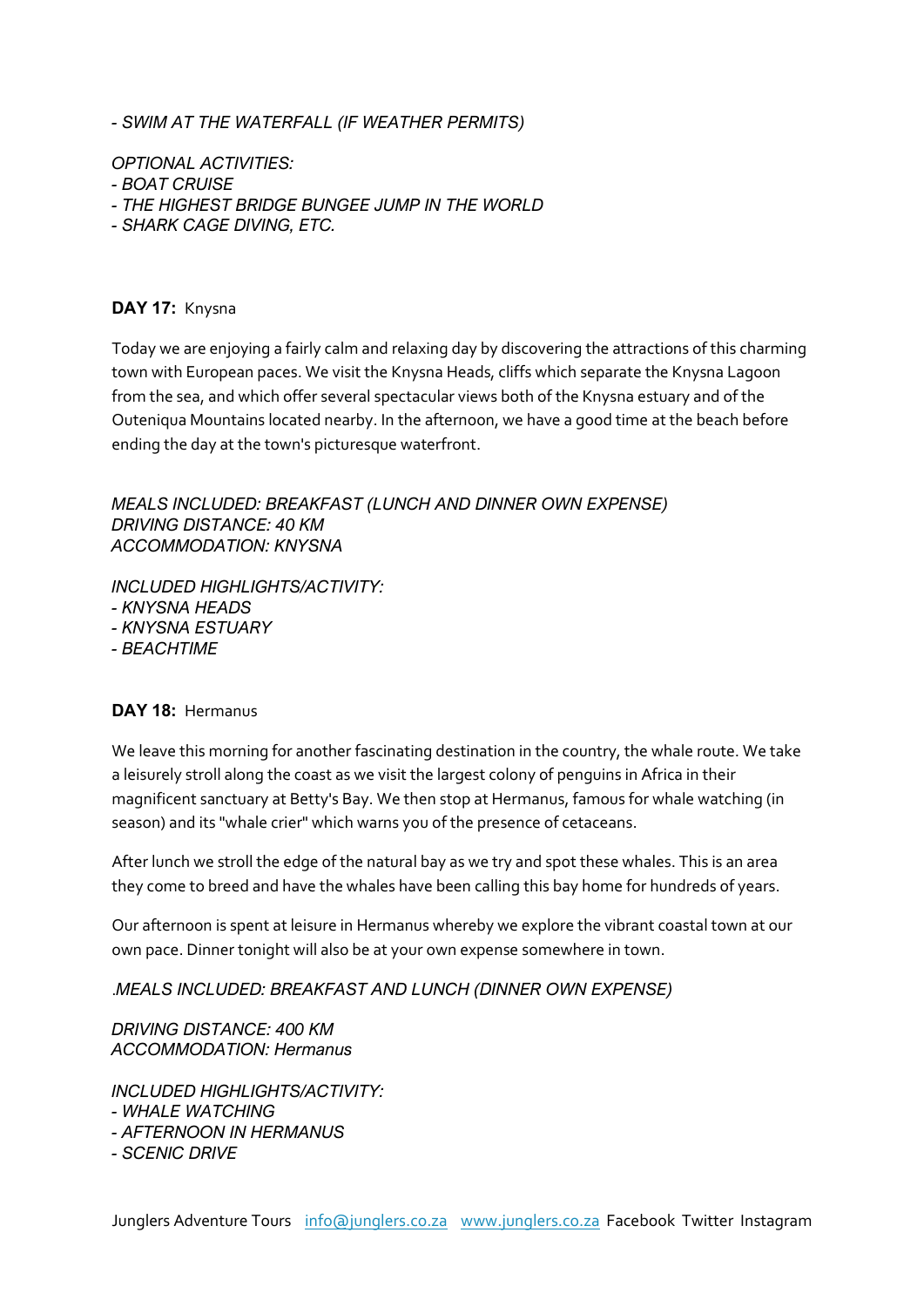#### **DAY 19:** Franschoek and Cape Town

As we depart for a new adventure in a completely different setting, this time heading towards the Western Cape province and its main attraction, the vineyards. The large valleys covered with vines and surrounded by grandiose mountains are a true paradise for wine lovers. Dutch architecture is omnipresent here, adding to the region's many charms.

The ninth largest producing area in the world today, there are around 550 producers who share some 132,000 hectares of vines. Even if the white varieties still dominate the production, the red grape varieties have rapidly progressed in recent years to carve out a place of choice among amateurs. There is also an emblematic grape variety, Pinotage, a cross between Pinot Noir and Cinsault, much appreciated by connoisseurs.

As proof of the appreciation of South African wines, several are regularly ranked among the best in world at international events. Moreover, during the Mondial de Bruxelles 2015 bringing together more than 8000 wines from 45 countries, Kleine Zalze, a chenin blanc, won the prestigious title of best white wine in the world.

En route, we first stop at a South African Penguin Colony that can be found on this stretch of coastline. We will be able to get up close and personal with these amazing creatures before setting off and heading more inland.

We intend to arrive in the wine capital of Africa for one of the most unique wine tasting experiences you have ever heard of. This afternoon we jump on board a wine tram winding its way through numerous award winning and signature South African Wine Farms. Our experience in the afternoon is one of leisure and relaxation as all we have to do is to enjoy the phenomenal taste of the South African wines presented to us as we travel from wine estate to wine estate.

After our leisure wine tram experience, we travel the short distance to Cape Town where we will settle in for the next two nights.

# *MEALS INCLUDED: BREAKFAST AND LUNCH (DINNER OWN EXPENSE)*

*DRIVING DISTANCE: 320 KM ACCOMMODATION: CAPE TOWN*

*INCLUDED HIGHLIGHTS/ACTIVITY: - WHALE ROUTE*

- *- AFRICAN PENGUIN COLONY*
- *- WINE TRAM*
- *- WINE TASTING EXPERIENCES*
- *- CAPE TOWN*

**DAY 20 - 21:** Cape Town and surrounding area - return flight

These last two days are devoted to exploring Cape Town, the "Mother City", without a doubt being one of the most beautiful cities in the world. Cosmopolitan and innovative, set between mountain and ocean in a superb natural setting, Cape Town makes more than one dream. In addition to major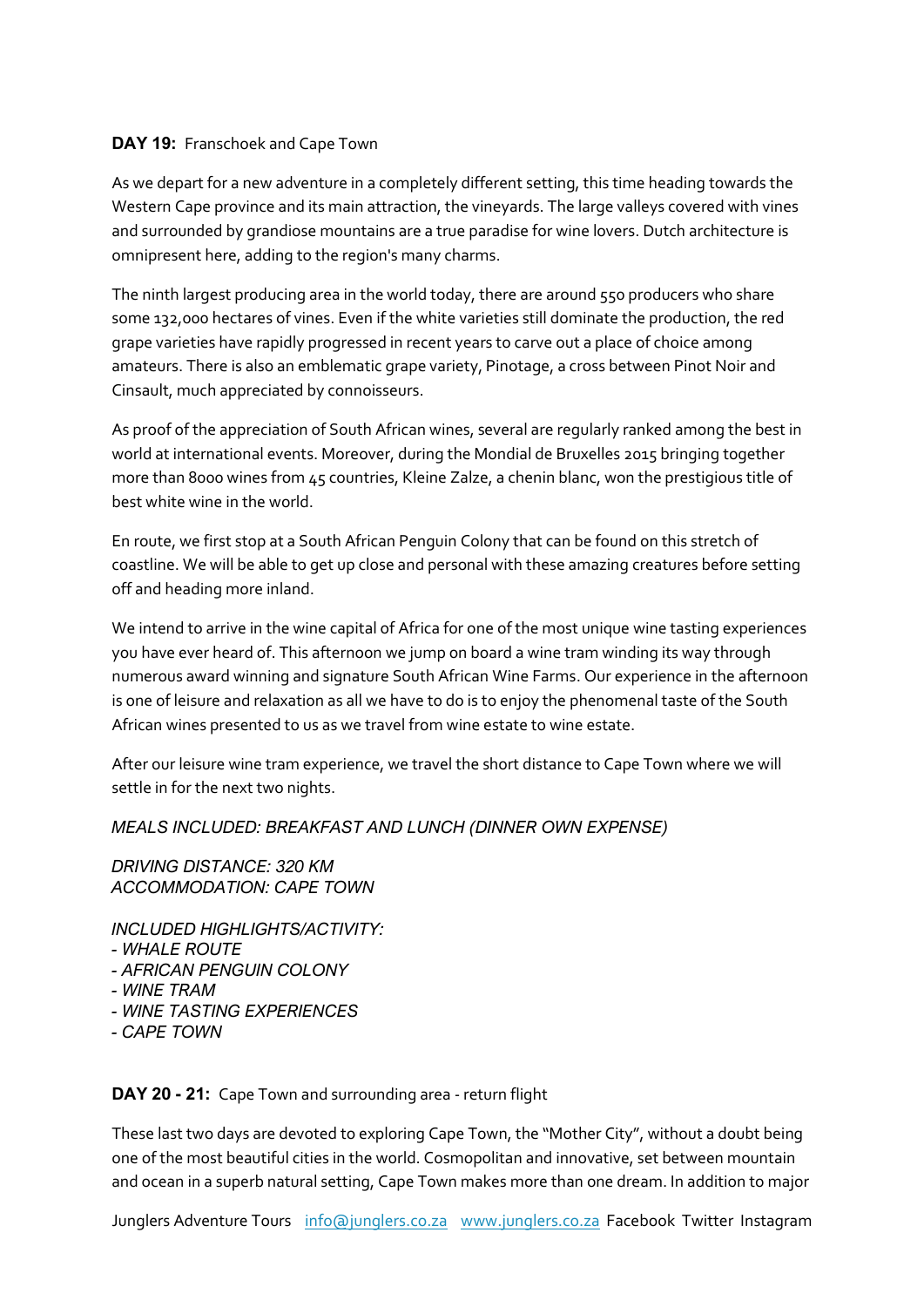attractions like Table Mountain we also visit the equally beautiful Cape Peninsula, Cape Point National Park and Cape of Good Hope all the way to the eponymous National Park at the far end of the point.

After our time spent exploring Cape Town – the time has come for us to share a last supper while telling each other the best anecdotes and stories and adventures we encountered on our journey through South Africa. We go to the famous Africa Café, where we taste typical dishes of the continent, while enjoying the festive atmosphere that surrounds these welcoming people one last time.

There is so much to do in and around Cape Town, and for all tastes, that it would take several days to really be able to explore it all. For those who wish, do not hesitate to ask us how to extend your trip.

*MEALS INCLUDED: BREAKFAST ON 2O & BREAKFAST ON DAY 21 INCLUDED (Lunch and dinners on both days own expense) DRIVING DISTANCE: 250 KM ACCOMMODATION: LODGE IN CAPE TOWN*

*INCLUDED HIGHLIGHTS/ACTIVITY: - CAPE POINT NATIONAL PARK - CAPE OF GOOD HOPE - TABLE MOUNTAIN HIKE*

*- COASTAL ROADS*

*OPTIONAL ACTIVITIES:* 

- *- SHARK CAGE DIVE*
- *- PARASAILING*
- *- BOAT CRUISES*
- *- SCUBA DIVE, ETC.*

This tour comes to an end after dinner on day 22. Clients may, however, extend their stay by booking post-tour nights at the LODGE in CAPE TOWN. Please note that onward flights on this day are NOT possible. Those wishing to visit Robben Island should advise their guide early in the tour as prior bookings are essential.

#### **IMPORTANT INFORMATION**

This tour is fully accommodated and all linen and towels are supplied. Clients will do a fair amount of walking so a small daypack is advisable. Seasonal malaria precautions may be necessary and can be purchased locally.

A valid passport is required by everyone. The tour will visit South Africa and Swaziland. It is the client's responsibility to insure they have the appropriate visas required for this trip to all the countries we visit. Some nationalities might need to obtain visas before departure as they cannot be obtained at the border.

The price includes all transport, accommodation, meals as per the itinerary, tea and coffee at the lodges, group equipment, permits, entry fees, and professional guides. The price does